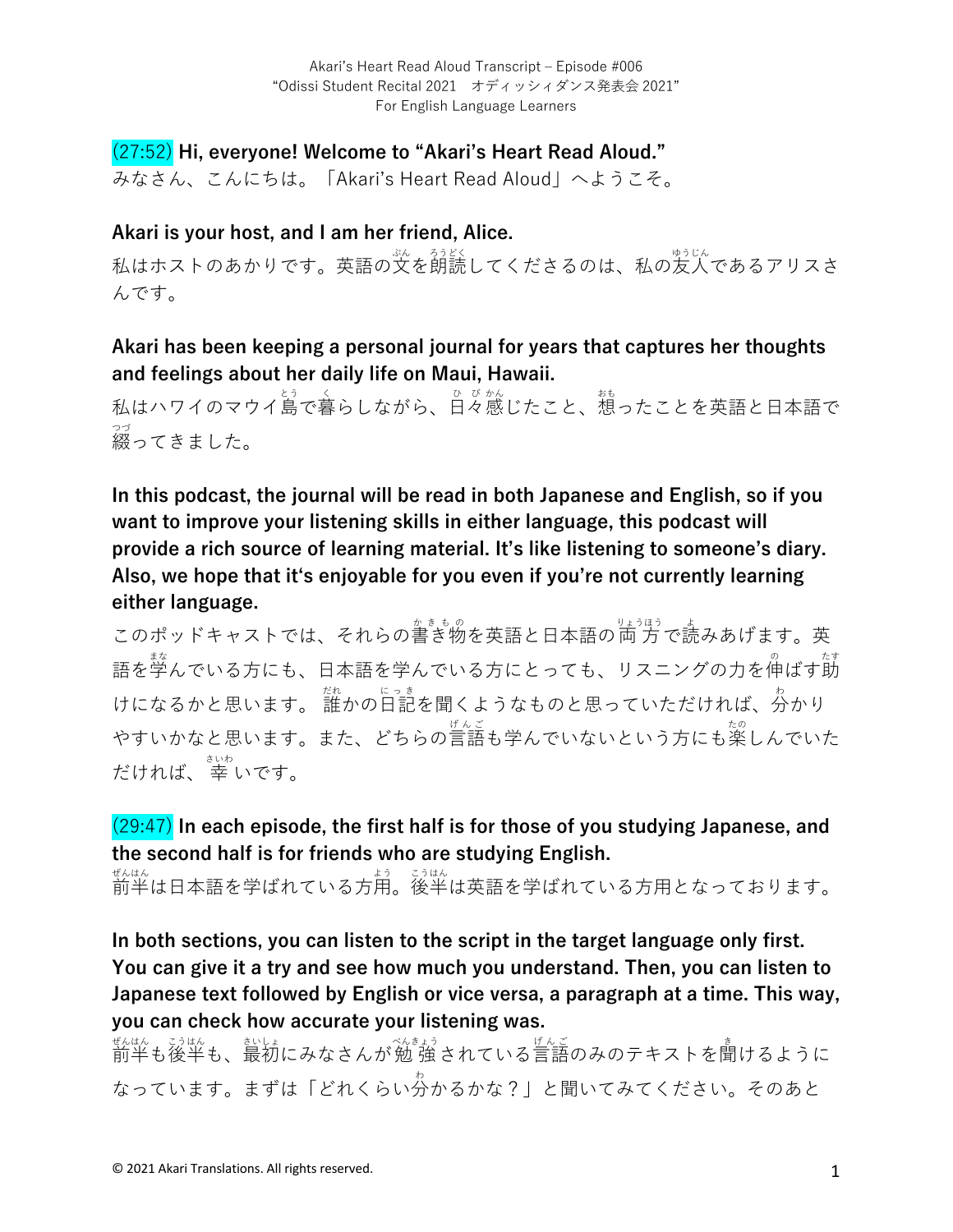に、<sub>段落年に日本語/英語、もしくは英語/日本語と続きます。それを聞いて自分のリス</sub> ニングがどうであったか、<sup>法</sup>え合わせをしてみてください。

(31:04) **Each episode has chapters for your convenience, which lets you jump to a particular section of an episode. For now, this feature seems to be supported only on Apple Podcast and my website. Also, the transcripts have the time listed next to each section.**

それぞれのエピソードにはチャプターを設定してありますので、そちらからお好きなセ クションに行けるようになっております。このチャプターという機能は現在、Apple Podcast と私どものサイトのみで使えるようです。また原稿 げんこう には、それぞれのセクショ <sub>ンの時間、タイムスタンプを明記してあります。</sub>

### **At the end of each episode, we will explain a couple of vocabulary words and idioms from the episode.**

それぞれのエピソードの最後には出てきた単語や慣用語の説明もあります。

**You can visit AkariTranslations.com, and you will see both English and Japanese transcripts. Again, that's A-K-A-R-I Translations dot com.**

ウェブサイトでは原稿が日本語と英語の両方で読めるようになっていますので AkariTranslations.com へ行ってみてください。

# (32:32 ‒ 37:37) **English only 英⽂のみ**

## (32:32 & again 37:37) **Some of you already know that I dance, perform, and teach a classical Indian dance called Odissi.**

このポッドキャストを聴いてくださっている方の中には、もうご存知の方もいらっしゃ るかと思いますが、私はインドの古典舞踊の一つであるオディッシィダンスという踊り を踊り、演舞 えんぶ 、指導 しどう させていただいております。

**I met my dance teacher, Sarala Dandekar, in 2005 here on Maui, and my journey to learn Odissi began.**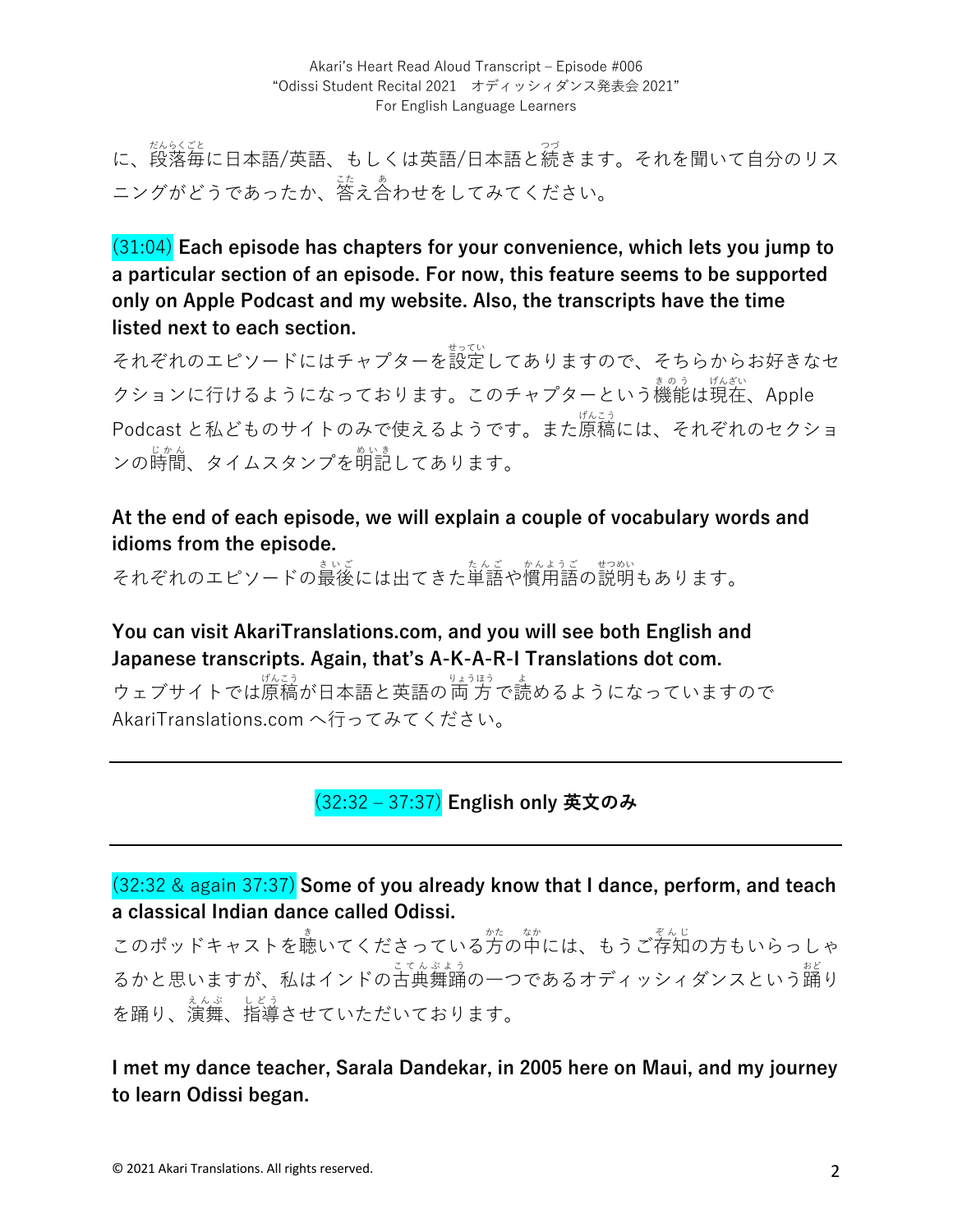ここマウイにて 2005 年に私の先⽣である、サララ・ダンデカー師 し にお会いし、それか ら私のオディッシィダンスを学ぶ旅が始まりました。

**I had no idea that I would meet a classical Indian dance in Hawaii, but by the grace of the universe, I did, and I fell in love with it.**

ハワイにてインドの古典舞踊と出会うとは、 <sup>まった</sup>く予期していなかったことですが、 うま。<br>宇宙の采配により出会い、オディッシィダンスと恋に落ちました。

**In 2012, I had my debut ceremony called Manchapravesha. The following year, I flew to India to study with my teacher's teacher, Guru Jhelum Paranjape of Mumbai. At that time, I saw her perform, and something profound touched me, and my inner voice said, "This, this, this is what my soul wants to study."** 

2012 年に「マンチャプラべーシャ」という免許皆伝 めんきょかいでん のような式 しき がありました。そして ょ、。。<br>翌年にインドのムンバイに行き、私の先生の先生である、グル・ジェーラム・パランッ チァペ先生の元で学ばせてもらいました。そのとき先生の踊るのを舞台袖から観なが ら、何か深遠なものが私の心を動かし、私の中で「これ、これ、これを真剣にやりた い」という気持ちが溢 あふ れてくるのを感じました。

**When I returned to Maui, I seriously contemplated and asked myself what I would do if I had only 2 or 3 more years to live. My answer was, "I'd prioritize dancing Odissi." So, the following year, I left my full-time schoolteacher position. Since then, I've been running my translation and tutoring business to make ends meet. I still get to work with children through tutoring, which I love, and having my own business allows me to have more freedom to dedicate myself to Odissi.**

マウイに戻ってから悩みに悩み、「あと余命2年か3年だったとしたら、何をしたい か?」と自分にきいたとき、「オディッシィダンスを踊ることを優先したい」と答えま した。その当時私はフルタイムの小 学 校 教 員 だったのですが、その翌年教師の仕事を ゃ。<br>辞め、・翻訳・通訳、言語レッスン、そして子ども達に算数や国語を一対一で教えるビ ジネスを立ち上げ、やりくしてきました。子どもを教えることが大好きなので、それを 。。<br>続けられる仕事であることがうれしいですし、自分で仕事のスケジュールを調 整でき るので、オディッシィダンスのための時間をより自由に作ることができます。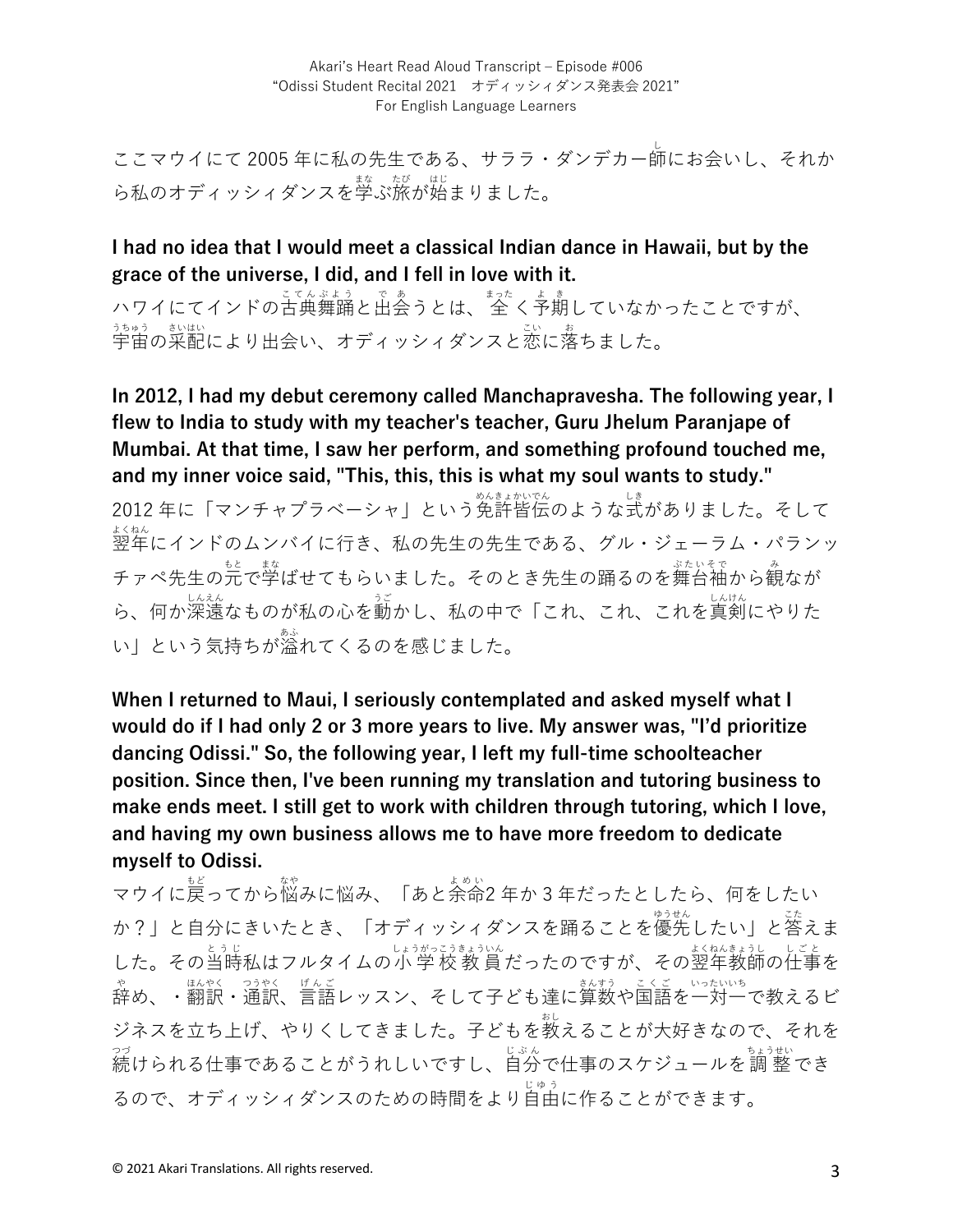(34:16 & again 41:47) **In 2016, I started teaching Odissi with my teachers' blessings. Ever since, I have been grateful to learn Odissi even more through the experience of teaching. Another teacher of mine, Guru Vishnu Tattva Das of San Francisco, who is like a dance brother to my teacher, Sarala, sent me a message one day, "When you teach, you complete the circle and give back to dance. Keep it up." Again, something touched my heart deeply and overwhelmed me with appreciation.**

。<br>2016 年に踊りの先生がたの祝 福と許可をもとに、オディッシィダンスを教え始めまし た。それから、教えることでさらに学ばせてもらっています。私の直のサララ先生の まょうだいでし<br>兄弟弟子のような存在である、サンフランシスコ在 住 のグル・ヴィシュヌ・タットヴ ァ・ダス先⽣はある⽇、メッセージを送ってくださいました。「教える側に⽴つとき、 学ぶ者としての輪を完了させ、踊りに恩返しをできる。*ങ*<br>1. こうないきなさい。」また何か が⼼奥 しんおう を動かし、感謝 かんしゃ の気持ちで溢 あふ れました。

**Once a year, I hold a dance recital to stimulate students' growth and give them a platform to share their hard work with their loved ones.**

一年に一度、私は生徒さんたちのために発 表 会 をするようにしています。何か目 標 が あると成長する機会になりますし、ご家族や友人に何を一体習っているのかお見せす る機会にもなります。

## **We had to miss one during 2020, and in 2021, it was still tricky to hold an inperson recital, so we decided to do a video recital instead. We shot it in December, and I just finished editing it!**

- مستشرق من من سبق من من من من من من المناسب بن المناسب من المناسب بن المناسب بن المناسب بن المناسب و 2020 年は発 <br>2020 年は発 表 会 を開催することはできませんでした。昨年の 2021 年は、まだ観 客 に来てもらって発表会を開催することは 難 しかったです。なので、代わりにビデオ発 ま会をすることにしました。12 月にビデオ撮影をし、先月ビデオの編 集 が終わりまし た。

(35:27 & again 44:38) **My maternal grandfather was a bamboo weaving artist in Japan. He said, "Art is not necessary to sustain physical lives. During economic hardships, we need to buy food first, and artists may not earn money, but we need to keep creating and honing our skills, especially during such times**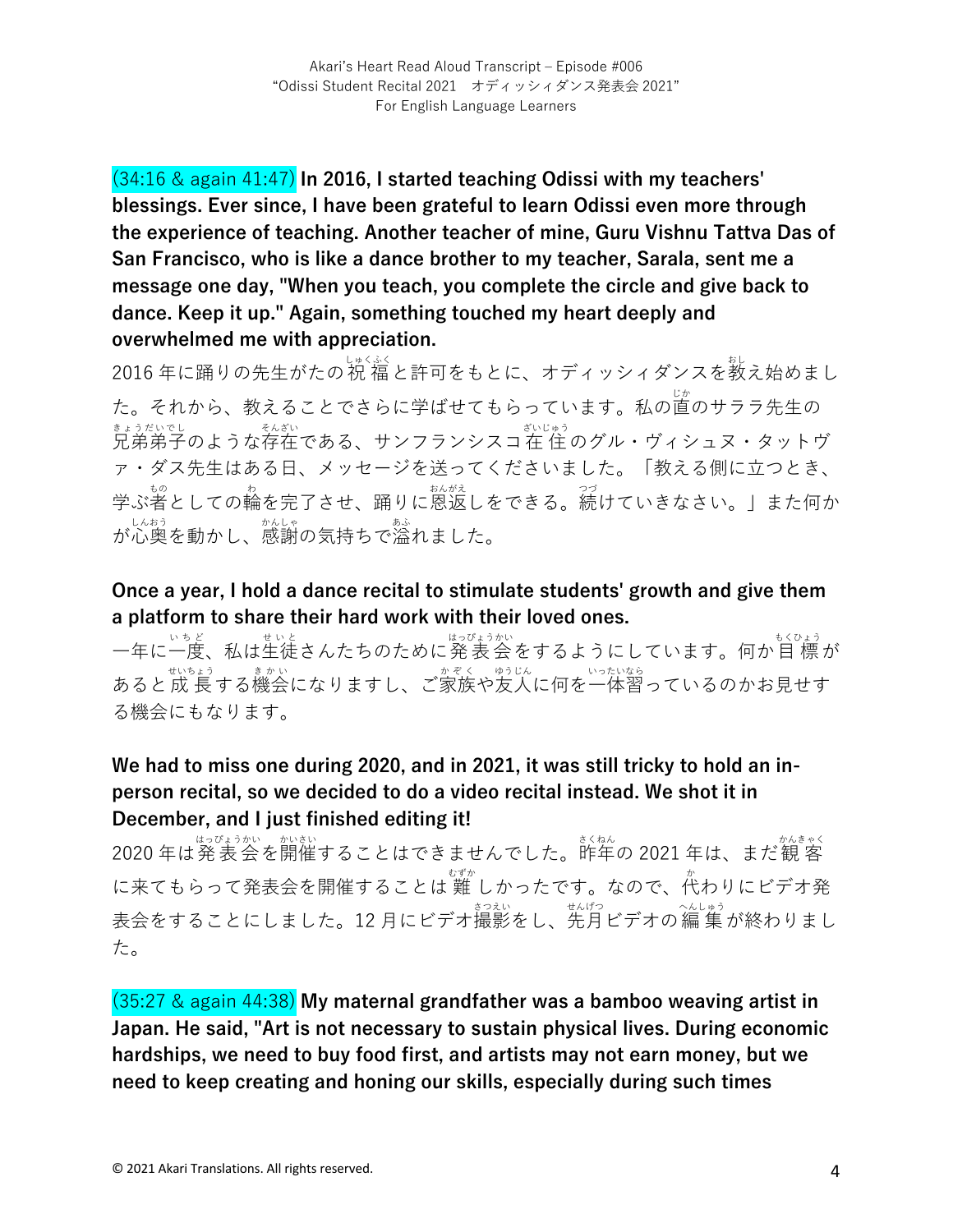#### **because art sustains the human spirit." I took his words to heart, and my students and I have continued to show up in person or over Zoom for our weekly classes throughout this pandemic.**

私の母方の祖父は竹細工の職 人でした。祖父は「芸 術や工芸品などは、身体が生存す るのには必要ない。世の中が大変なとき、人はまず食べ物を手に入れる。芸術家や こうげいか が、。。。。<br>工芸家は稼ぎが減る。しかしそんなときこそ創作し続け、技を磨き続けにゃいかん。芸 術や人の作るものが人間の精神を 潤 すから。」と言っていたそうです。私は祖父の ことば、 <sub>むね</sub><br>言葉を胸に、このパンデミック中も教え続け踊り続けました。生徒さんたちも直 接 会 えないときは Zoom越しなどでクラスを取り続けてくれました。

# **I've had the honor of witnessing them shedding tears in class with all sorts of sentiments - from being frustrated with themselves to the feeling of accomplishment. No matter what, they kept showing up.**

、<sub>はいるゅう</sub><br>お稽古中、生徒さんたちが流す色々な涙を見させてもらいました。自分の思い通りに踊 けいこちゅう れず歯痒くて流す 涼<sub>なだ</sub><br>れず歯痒くて流す 涙 から、できるようになってのうれし泣きまで。どんなことがあろ うと、よくがんばって来てくれました。

## **And there they were - celebrating their milestones. For my beginner students, this was their very first performance. For my pre-intermediate students, this was their first time to perform in full costume.**

そして彼女たちにとって、発表会というマイルストーンをお祝いできるところまで来 たのです。ビギナークラスの⽣徒さんたちにとっては、初めてのパフォーマンスでし た。初 中 級の生徒さんたちは、初めて衣装を全て着て踊りました。

**As it will be the case for even advanced dancers, there are techniques to be polished and room to grow, but their hearts are shining and in the right place. When I watch them dance, my eyes narrow in arches, and I can't help but smile. I know how hard they've worked, so seeing them dance with such sincerity touches me deeply and humbles me.**

いくら上 達しようとも変わらないように、磨くべき技術と成 長する余地はまだまだあ りますが、彼女たちの心は 輝 いていて、あるべきところにあります。生徒さんたちが 踊るのを観るとき、私の目は細く虹のようにアーチを描き、微笑まずにはいられませ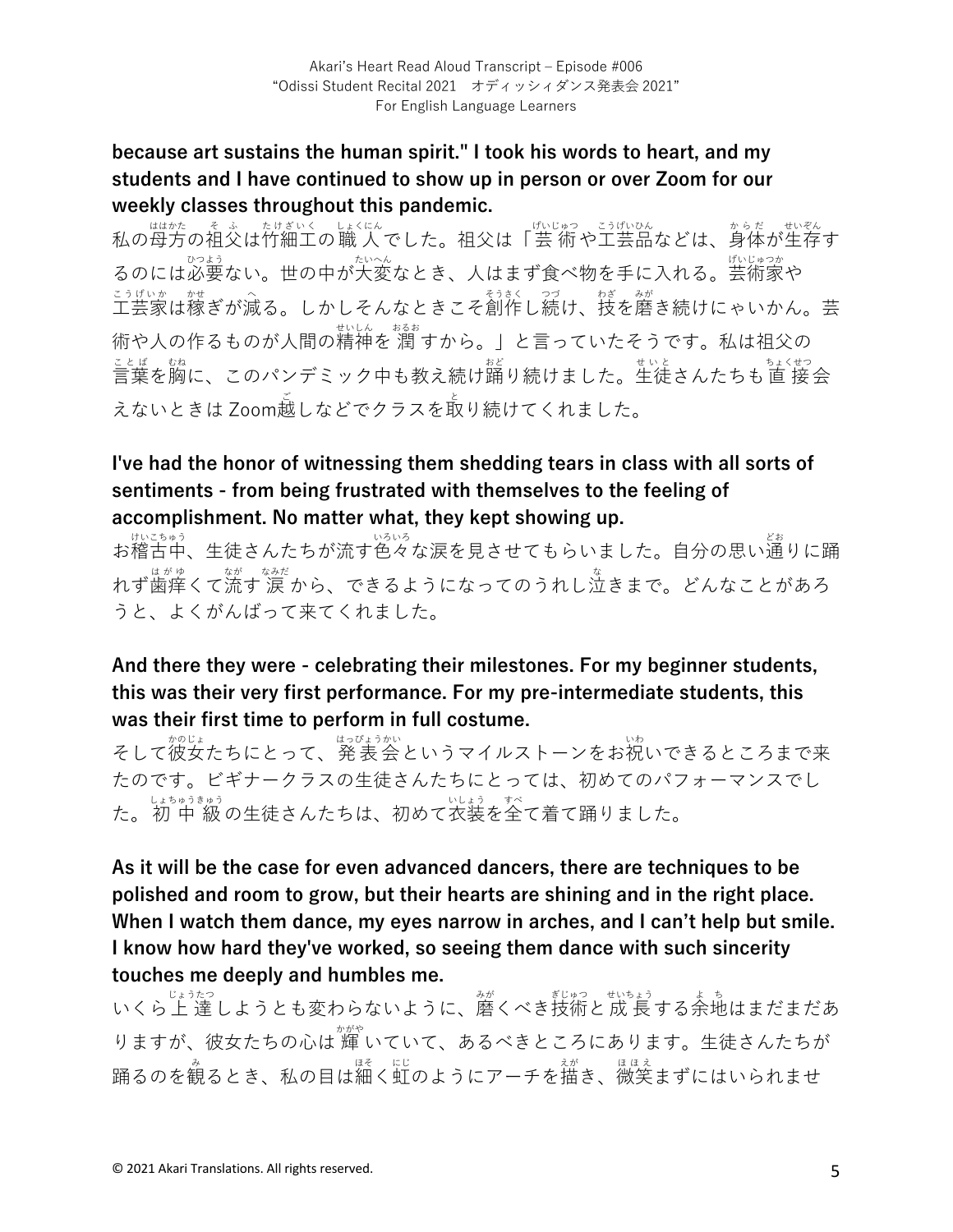Akari's Heart Read Aloud Transcript - Episode #006 "Odissi Student Recital 2021 オディッシィダンス発表会 2021" For English Language Learners

ん。どれだけ一生懸命がんばってきたか分かっているので、心を込めて真摯に踊って いる様を見て、心が打たれると共に、「あぁ私も彼女たちのように初心を忘れずがんば ろう」と思わせてもらうのです。

#### **If you are curious to watch this video recital or its photos, please visit akaridance.com/performances and scroll down to click the flyer for the most recent dance recital.**

もしこの発表会のビデオ、もしくは写真を観てみたいなと思ったかたは、ぜひ akaridance.com/performances を 訪 れてみてください。<sup>がめん</sup><br>ークレスクロールダウン してもらうと、一番最近の発表会の案内のチラシがありますので、そちらをクリックし てください。

#### (49:24)

#### **Here are Today's English vocabulary/idioms:**

•

**profound ‒ This word is mainly used as an adjective, and it is a little fancier version of the word, deep. It characterizes the intensity, quality, or state of feelings. When someone gives a moving speech, you can say, "The speech was profound."**

(49:53)

この言葉はよく形容詞として使われます。深いという意味の「deep」のもう少し <sub>せんれん</sub><br>洗練されたバージョンとも言えます。感 情、またものごとの質や状 態を「奥深 い」「ぷふ゛」または「重 大な・説む、」と表 したいときに使えます。どなたか がスピーチをしてそれに感動し、「そのスピーチは深かった」と言いたいときには 「The speech was profound」と⾔うことができます。

## (50:34)

• **"milestones" ‒ This is a noun, and it mainly has two meanings. One is used literally ‒ a stone that shows how many miles you've traveled from a particular place or the distance to a specific location. For example, you can say, "I just saw a milestone that said 32 miles to the next town." The other usage is metaphorical ‒ an event that marks a significant or memorable moment in one's life. For example, you can say, "Graduating from college was an important milestone in my life."**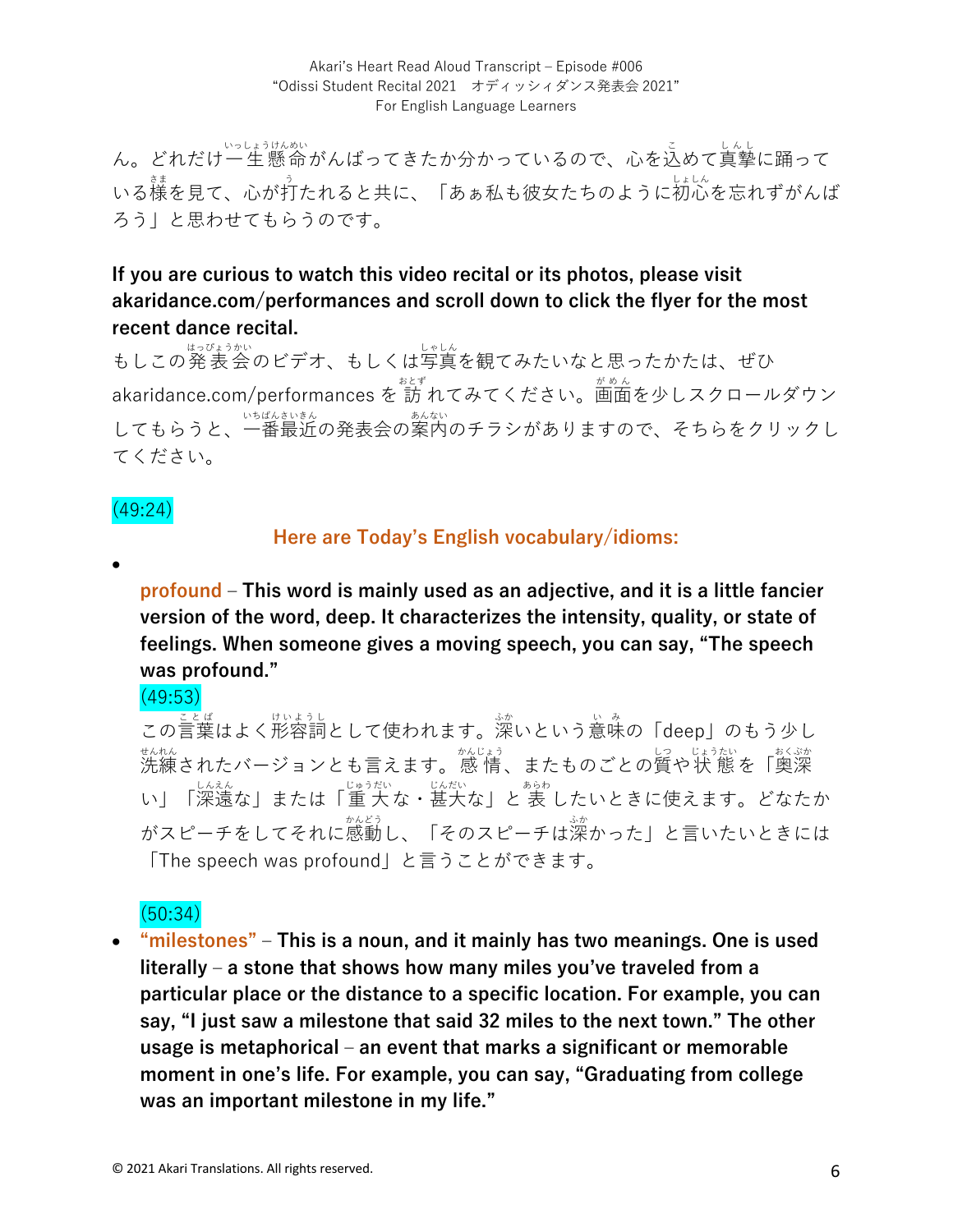#### (51:15)

これは名詞で、主に二つの使い方があります。一つは言葉どおりマイルが書かれた 石です。ある一定の地点からどれほど<sup>ほう</sup>したのか、もしくはある一定の地点まで あとどれほどの距離があるか書かれています。日本語では里程標ですね。例えば、 「次の町まであと32 マイルと書かれたマイルストーンを今見たよ」と言えます。 もう一つの使い方は比喩的な使い方です。人生の中で起こる大きな変化(卒 業、 しゅうしょく はっこん<br>「就 職 、結婚など)を表します。例えば、「大学を卒業したことは、私の人生の中 ~☆いも。<br>で大切なマイルストーンだった」と言えます。

### (52:14) **Please let me know if you have any questions or comments through the contact form at AkariTraslations.com. That's A-K-A-R-I Translations.com. We look forward to seeing you next time!**

ご質問やコメントなどございましたら、サイトのコンタクトフォームにてご記入くださ い。それではまた次回お会いできますことを楽しみにしています。

(日本語を学ばれている方用のレッスンも参考までに聞いてみたい方は、24分04秒ま で巻き戻しをするか、チャプターからお選びください。)

#### (24:04)

#### **今回の⽇本語レッスン:**

#### • **恋 に落 ちる** こい お

ぇ、。。<br>英語でも、「fall in love」と言いますが、日本語でも同じような言い回しをしま す。 重 ⼒ じゅうりょく を⾃分の意図 い と ではコントロールできないように、りんごが落ちるよう に、恋に落ちるときや、何かに夢中になるとき、気が付いたら好きになっていて、 どうしてもその人やそのことを 考 えてしまいますね。その落ちるスピードに違い はあれども。

#### (24:42)

**In English, we say, "fall in love." In Japanese, we describe the phenomenon the same way in English. As we are incapable of controlling gravity hence how an apple falls to the ground, we find ourselves thinking about the person or the thing without even trying when we fall in love. You probably**